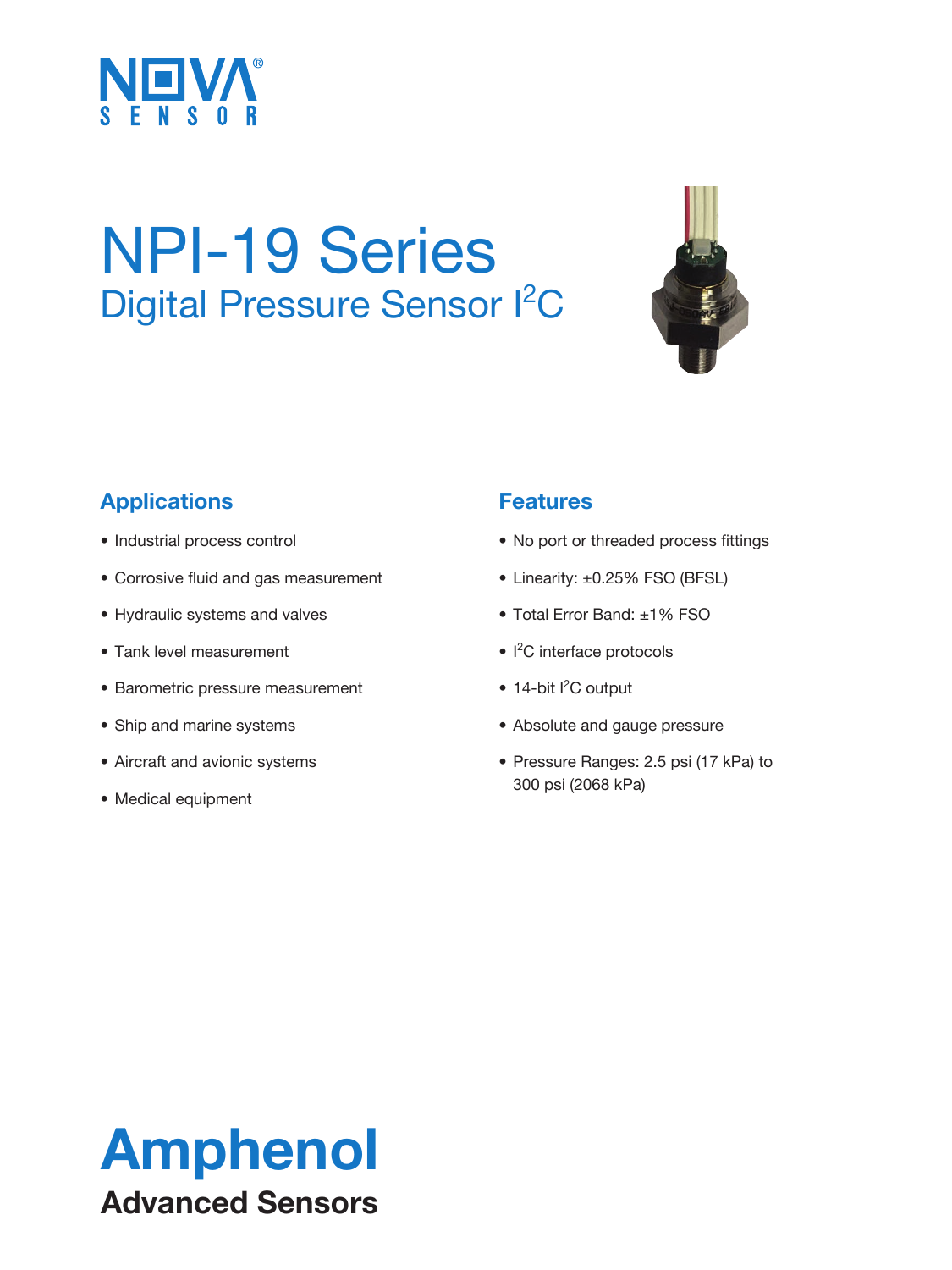# NPI-19 Series - Specifications

#### Pressure Output:

- 10% to 90% VDD
- Device Address:
- $\bullet$  I<sup>2</sup>C (Addr 0x28H)
- Supply Voltage:
- 3.3V
- Linearity:
- ±0.25% FSO

#### Total Error Band:

 $• 1\%$  FSO

#### Over Pressure:

 $\bullet$  2X

Burst Pressure:

- 3X
- Long Term Stability:
- $\bullet$   $\pm$  0.5% span / year typical

#### Operating Temperature:

• -40°C to 125°C

#### Storage Temperature:

• -40°C to 125°C



NPI-19M Dimensions (mm)

#### Sensor Output

| <b>Parameters</b>     | Tvpical | <b>Units</b>  | <b>Notes</b>   |
|-----------------------|---------|---------------|----------------|
| Applied Pressure Pmin | 1638    | Decimal count | 666 Hex count  |
| Applied Pressure Pmax | 14745   | Decimal count | 399A Hex count |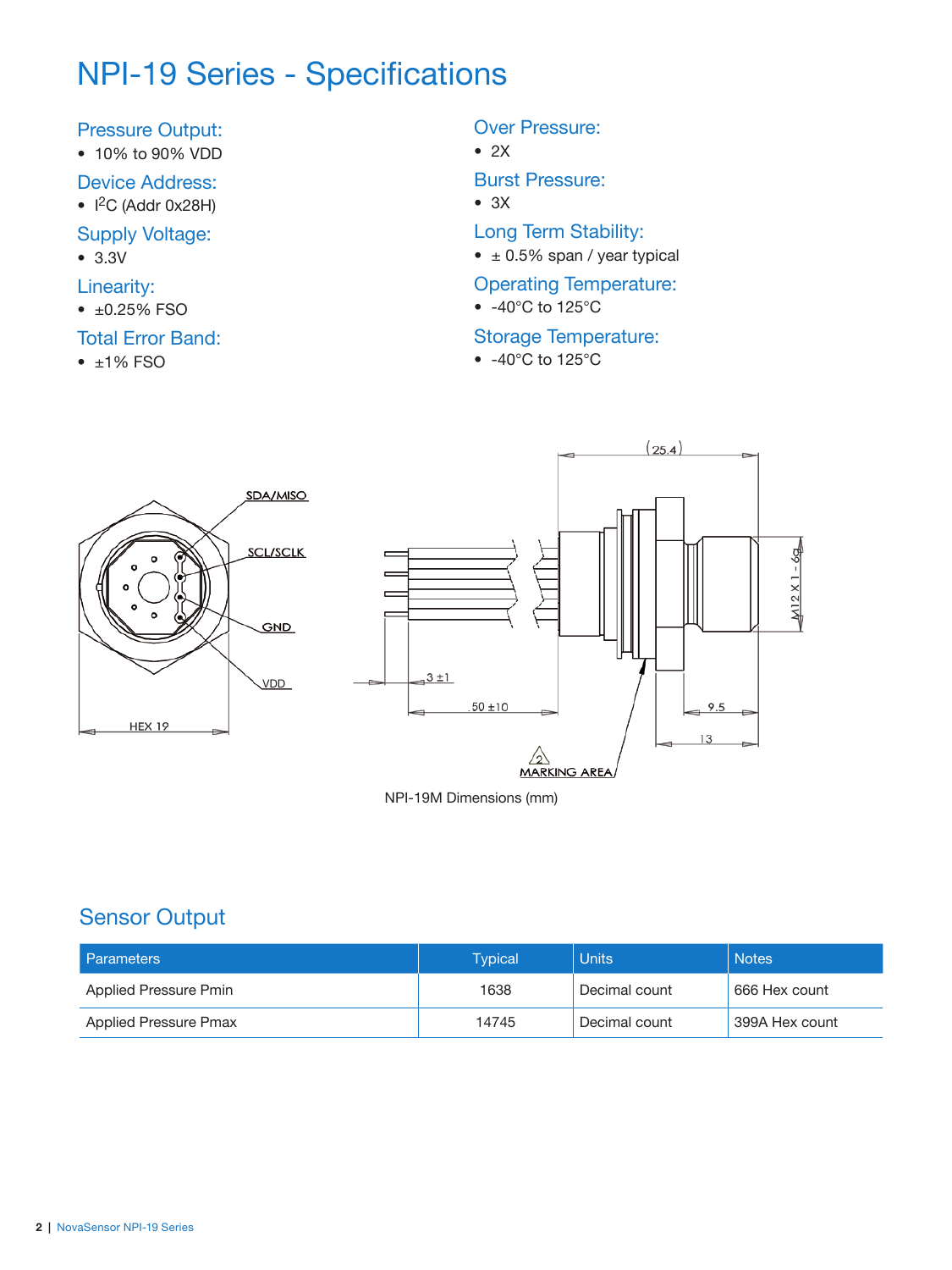# NPI-19 Series - Specifications (Cont.)

#### Absolute Maximum Ratings

| Symbol<br>Parameter          |                                                                | <b>Limits</b>            |                          |            | <b>Unit</b> |
|------------------------------|----------------------------------------------------------------|--------------------------|--------------------------|------------|-------------|
|                              |                                                                | Min                      | <b>Typical</b>           | <b>Max</b> |             |
| $V_{dd}$                     | Supply Voltage                                                 | 2.5                      | 3.3                      | 5.5        |             |
| P                            | Over Pressure (Rated Pressure)                                 |                          | 2X                       |            |             |
| $V_{HBM1}$                   | Electrostatic Discharge Tolerance - Human<br><b>Body Model</b> | $\overline{\phantom{0}}$ | $\overline{\phantom{a}}$ | 2          | kV          |
| $\mathsf{r}_{\textsf{stop}}$ | Storage Temperature                                            | -40                      | $\overline{\phantom{a}}$ | 125        | °C          |

### Performance Specifications

Unless otherwise specified: Supply Voltage: 3.3 VDC, Ambient Temperature: 25°C

| Parameters                               | <b>Min</b>                                             | <b>Typical</b> | <b>Max</b> | <b>Units</b>   | <b>Notes</b> |
|------------------------------------------|--------------------------------------------------------|----------------|------------|----------------|--------------|
| Zero Output (10%~90%)                    |                                                        | 1638           |            | Decimal counts | 1            |
| Full-Scale Pressure Output 10%~90%)      |                                                        | 14745          |            | Decimal counts | 1            |
| <b>Pressure Linearity</b>                | $-0.25$                                                |                | 0.25       | %FSO           | 2            |
| Total Error Band                         | $-1$                                                   |                |            | %FSO           | 2            |
| <b>Pressure Resolution</b>               |                                                        | 0.008          |            | %FSO           | 3            |
| Supply Current                           |                                                        | 3              |            | mA             |              |
| Insulation Resistance (@50 VDC)          | 100                                                    |                |            | $M\Omega$      | 4            |
| Overpressure                             |                                                        |                | 2X         | Rated pressure |              |
| Load Resistance                          | 10                                                     |                |            | KΩ             |              |
| Long-Term Stability                      |                                                        | 0.5            |            | %FSO/year      |              |
| Compensated Temperature ( $\leq$ 35 kPa) | 0                                                      |                | 50         | $^{\circ}$ C   |              |
| Compensated Temperature ( ≥100 kPa)      | $-20$                                                  |                | 85         | $^{\circ}$ C   |              |
| Operating Temperature ( ≤35 kPa)         | $-10$                                                  |                | 80         | $^{\circ}$ C   | 5            |
| Operating Temperature (≥100 kPa)         | $-40$                                                  |                | 125        | $^{\circ}$ C   | 5            |
| Start Time to Data Ready                 |                                                        |                | 8.4        | ms             | 6            |
| <b>I</b> <sup>2</sup> C Slave Address    |                                                        | 0x28           |            | Counts Hex     |              |
| Media                                    | Liquids and gases compatible with 316L Stainless Steel |                |            |                |              |

1. 666 to 399A Hex counts.

2. Accuracy: Combined BFSL linearity, pressure hysteresis and repeatability.

3. Total Error Band: Calibration errors and temperature effects over compensated range.

4. Between case and sensor pins.

5. Temperature range may be less with connectors or wires.

6. Start Time to Data Ready is the time after Power on Reset (POR) to obtain valid data.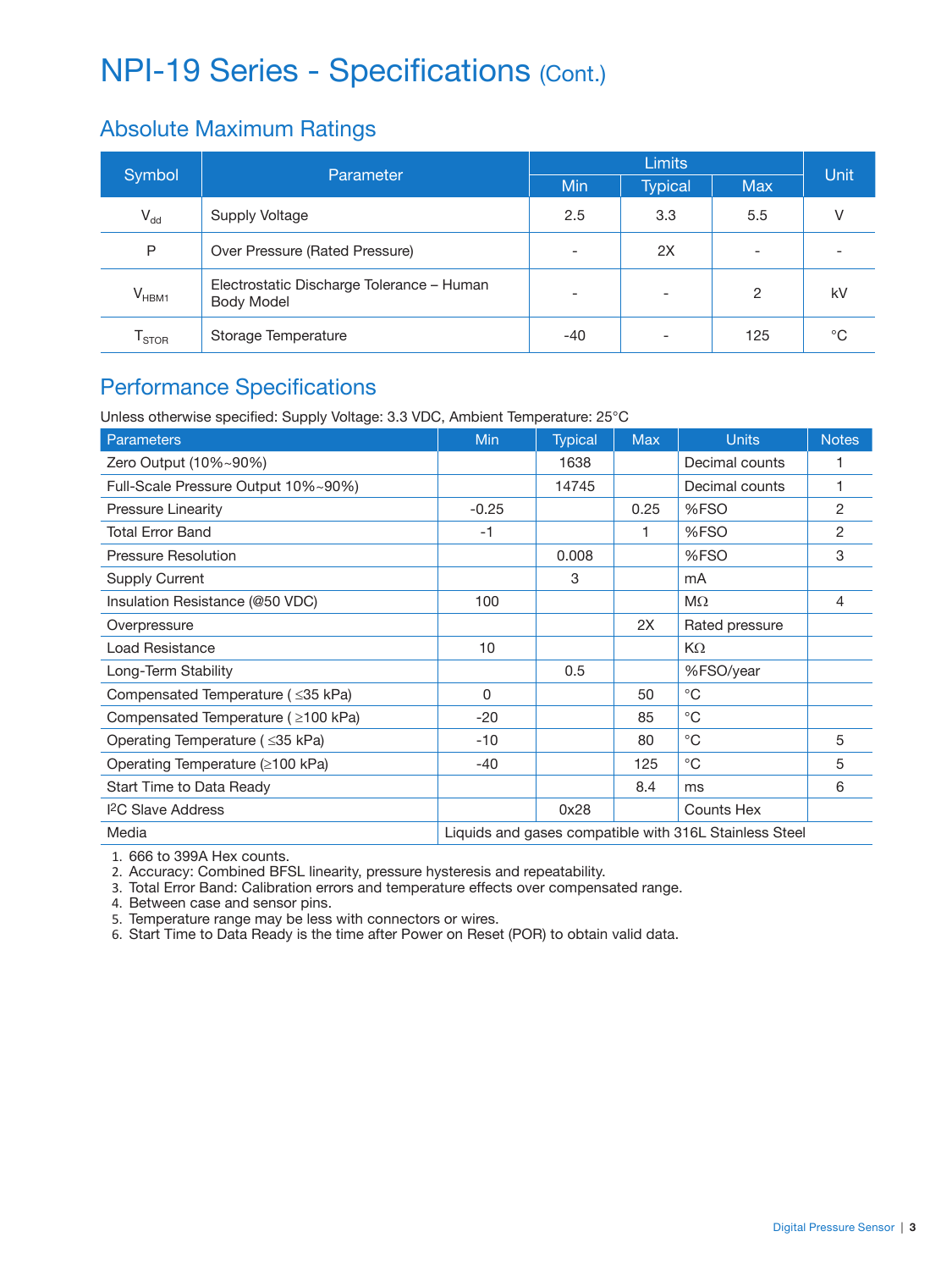# NPI-19 Series - Functional Description

# ${}^{12}$ C

In I<sup>2</sup>C Mode, each command is started as shown in Figure 1. Only the number of bytes that is needed for the command has to be sent. After the execution of a command (busy  $= 0$ ) the expected data can be read as illustrated in Figure 3, or if no data are returned by the command the next command can be sent. The status can be read at any time as described in Figure 2.



Figure  $1 1<sup>2</sup>C$  Command Request



Figure 2 - I<sup>2</sup>C Read Status



Figure 3 - I<sup>2</sup>C Read Data

All mandatory I²C-bus protocol features are implemented. Optional features like clock stretching, 10-bit slave address, etc., are not supported by the sensor's interface.

In I²C-High Speed Mode, a command consists of a fixed length of three bytes.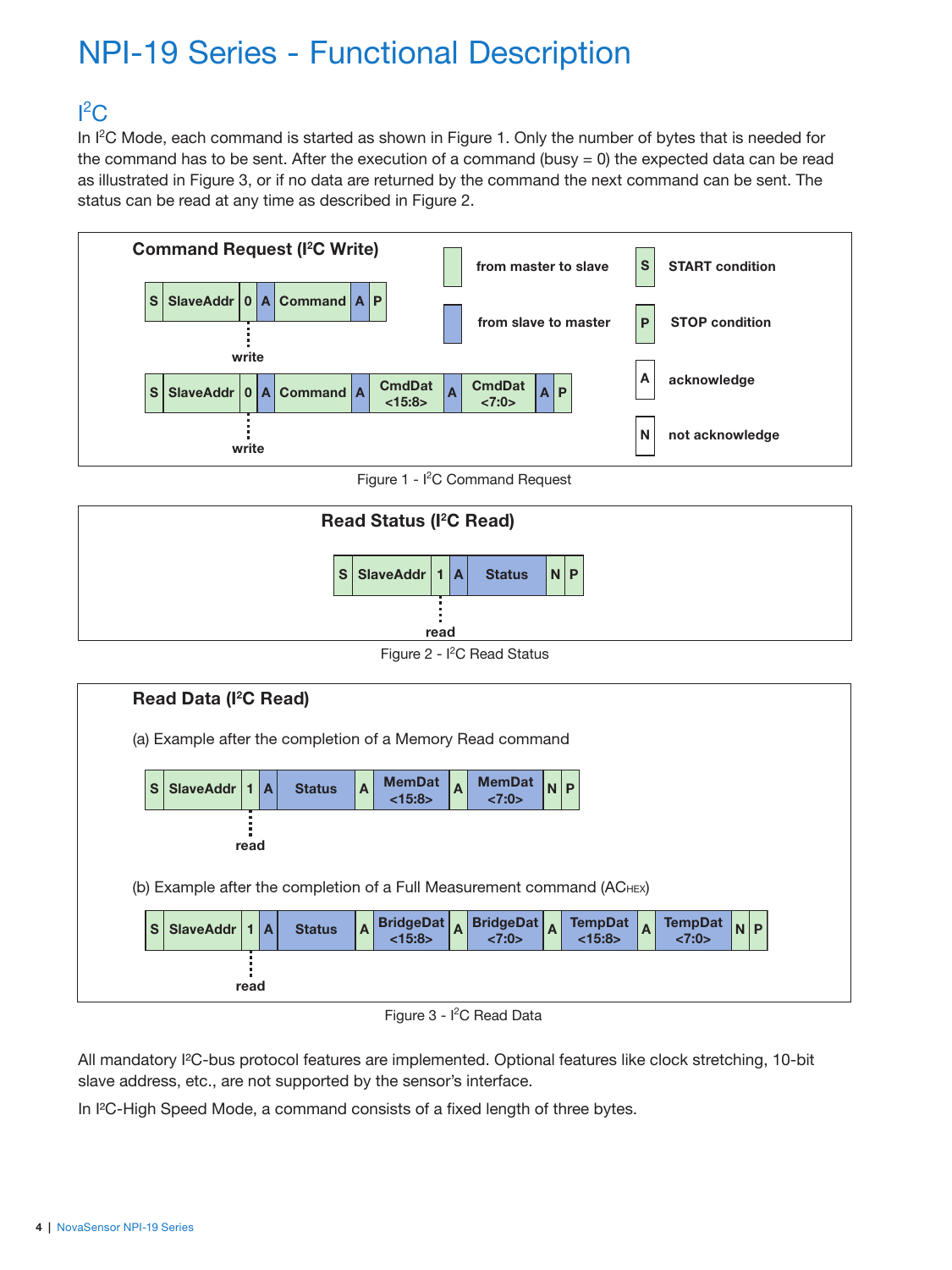## <sup>2</sup>C Parameters

| Parameter                                                                            |                               | Min. | Max. | <b>Units</b> |
|--------------------------------------------------------------------------------------|-------------------------------|------|------|--------------|
| SCL clock frequency                                                                  | $f_{\sf FCL}$                 | 100  | 400  | kHz          |
| Start condition hold time relative to SCL edge                                       | $t_{HDSTA}$                   | 0.1  |      | μS           |
| Minimum SCL clock low width <sup>1)</sup>                                            | $t_{LOW}$                     | 0.6  |      | μS           |
| Minimum SCL clock high width <sup>1)</sup>                                           | $\mathsf{t}_{\mathsf{HIGH}}$  | 0.6  |      | μS           |
| Start condition setup time relative to SCL edge                                      | $\rm t_{SUSTA}$               | 0.1  |      | μS           |
| Data hold time on SDA relative to SCL edge                                           | $\mathrm{t}_{\mathsf{HDDAT}}$ | 0    |      | μS           |
| Data setup time on SDA relative to SCL edge                                          | $\mathrm{t}_{\text{SUDAT}}$   | 0.1  |      | μS           |
| Stop condition setup time on SCL                                                     | $\rm t_{SUSTO}$               | 0.1  |      | μS           |
| Bus free time between stop condition and start condition                             | $t_{\text{BUS}}$              | 2    |      | μS           |
| <sup>1)</sup> Combined low and high widths must equal or exceed minimum SCLK period. |                               |      |      |              |

### I 2 C Timing Diagram



### **Output Transfer Function**



| Pressure | $\frac{0}{6}$<br><b>Output</b> | Decimal<br>Counts | Hexadecimal<br>Counts |
|----------|--------------------------------|-------------------|-----------------------|
| Pmin     | 10                             | 1638              | 0x0666                |
| Pmid     | 50                             | 8192              | 0x2000                |
| Pmax     | 90                             | 14746             | 0x399A                |

Where:

Output (max) = 14746 decimal counts

Output (min) = 1638 decimal counts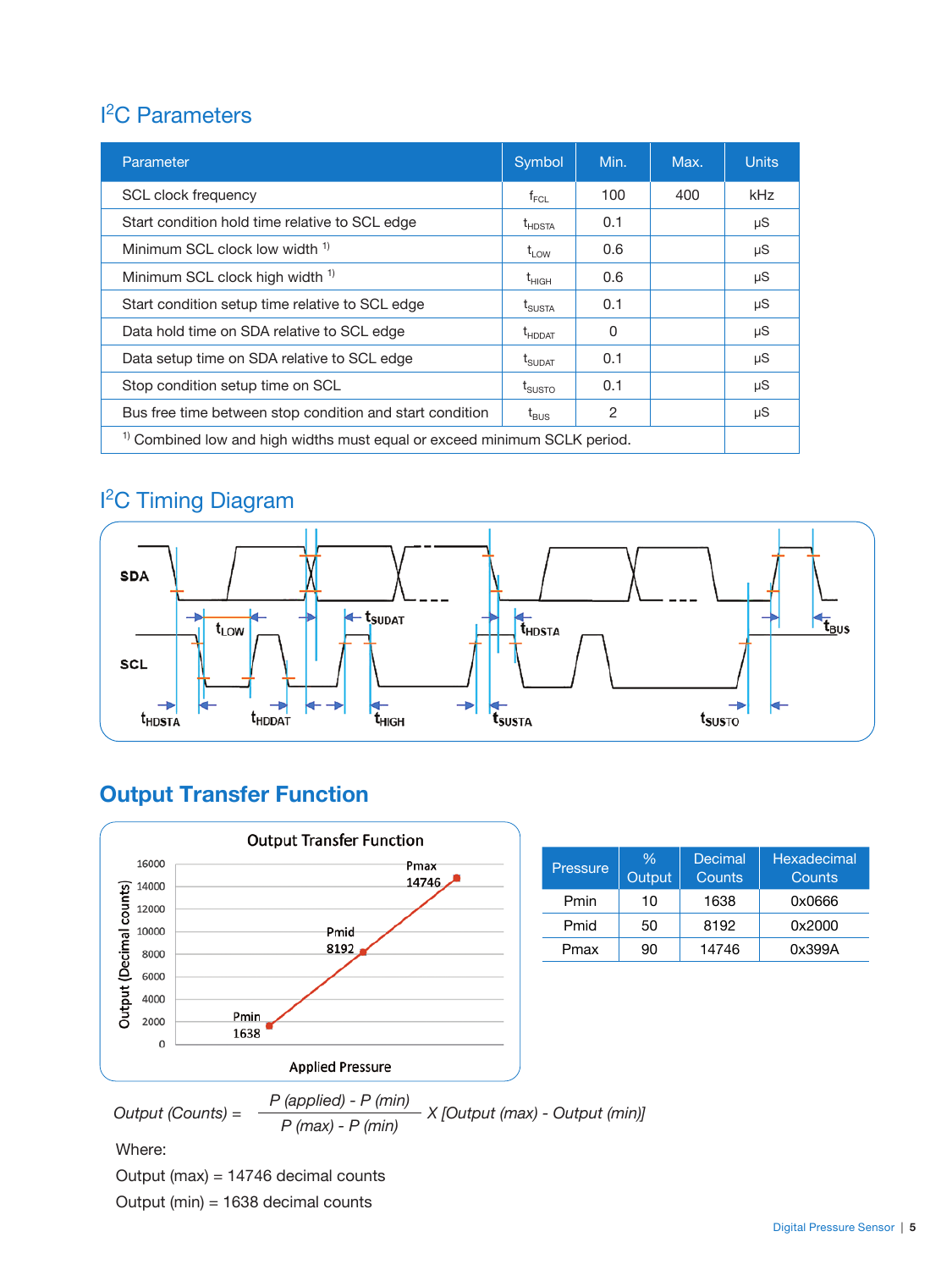# NPI-19 Series - Ordering Information



#### **NPI-19 NovaSensor Digital Pressure Sensor**

Custom pressure ranges and cable options available upon request.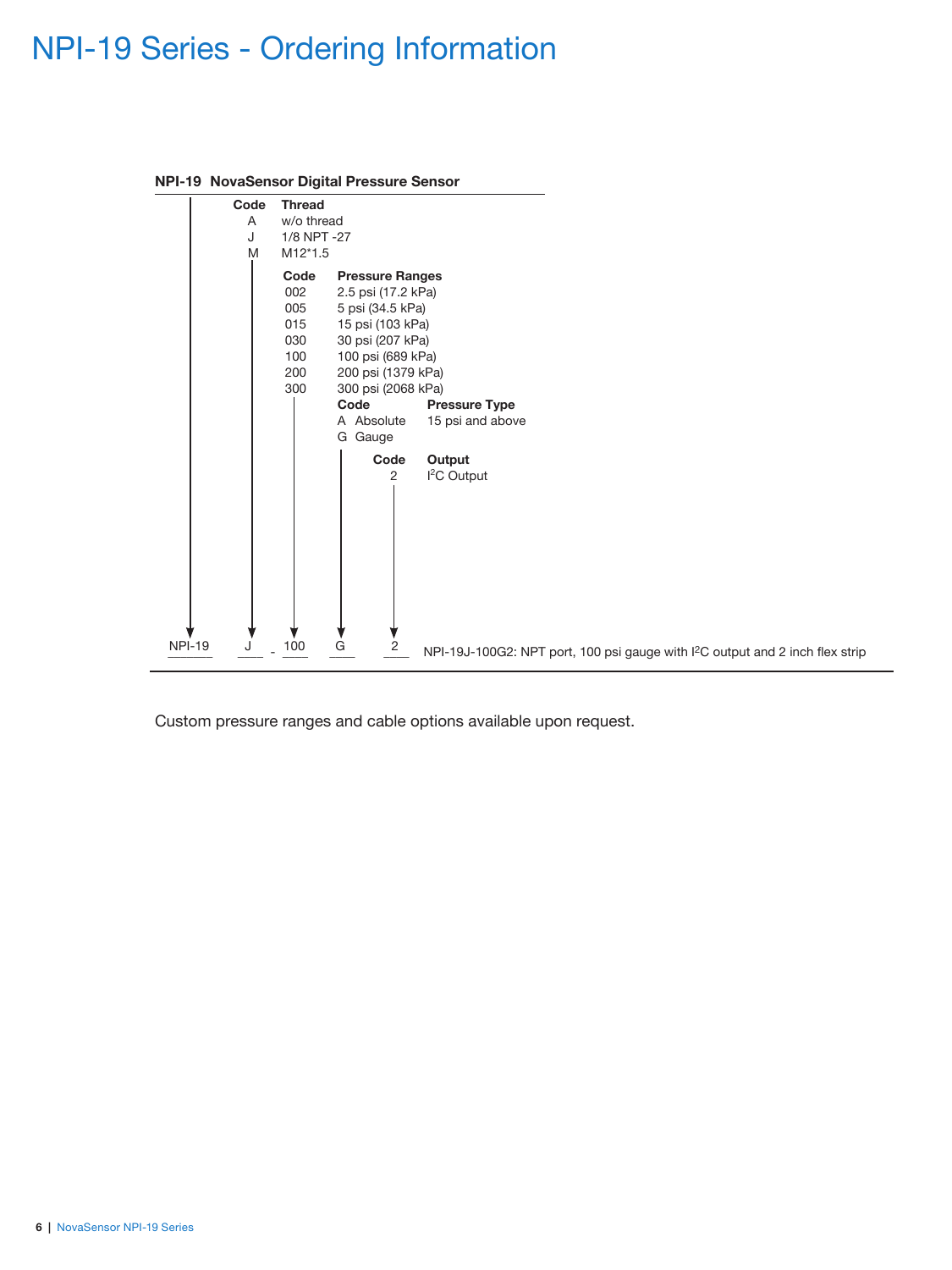#### **Warranty**

Amphenol Advanced Sensors warrants its products against defects in material and workmanship for 12 months from the date of shipment. Products not subjected to misuse will be repaired or replaced. Amphenol Advanced Sensors reserves the right to make changes without further notice to any products herein. Amphenol Advanced Sensors makes no warranty, representation or guarantee regarding the suitability of its products for any particular application, nor does Amphenol Advanced Sensors assume any liability arising out of the application or use of any product or circuit and specifically disclaims and all liability without limitation consequential or incidental damages. The foregoing warranties are exclusive and in lieu of all other warranties, whether written, oral, implied or statutory. No implied statutory warranty of merchantability or fitness for particular purpose shall apply.